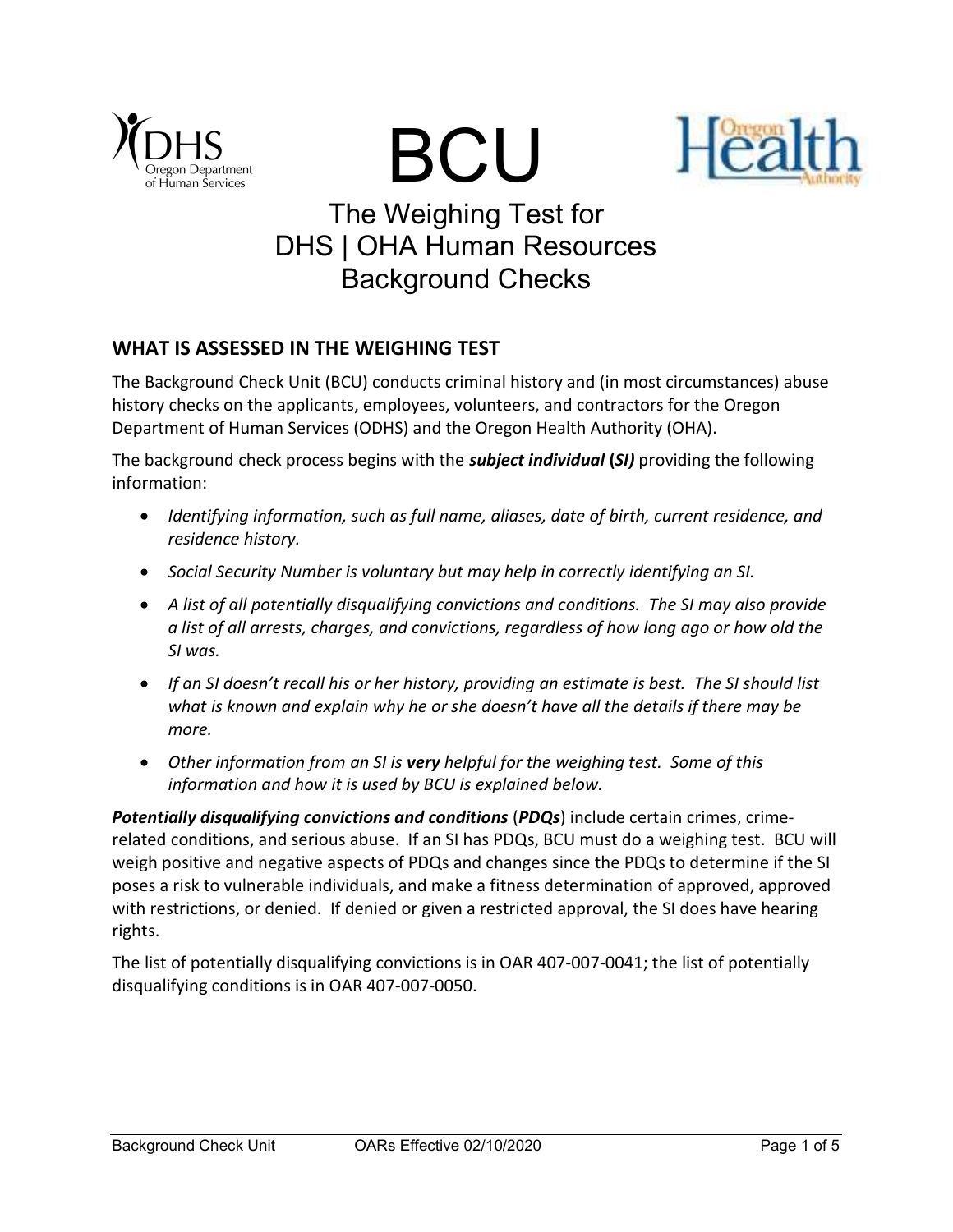IMPORTANT NOTE: Certain jobs fall under ORS 443.007 and OAR 407-007-0445 requiring that substantiations in specific abuse investigations make an applicant or DHS employee automatically ineligible. Consequently, BCU cannot conduct a weighing test because the SI cannot be legally considered for the position.

# FACTORS IN THE WEIGHING TEST

The list below includes a variety of factors typically assessed by BCU during the weighing test. Some sections may not apply to an SI.

## COOPERATION, HONESTY, AND ACCOUNTABILITY:

Describe, based on the SI's disclosures, manner of explanation, amount of details, etc., how the SI is responding to the background check and being responsible for his or her actions.

Does the SI show a clear understanding of actions, maybe even remorse for actions? Does the SI blame others rather than being accountable?

- This can be one of the best indications of risk to vulnerable individuals or the Department. If an SI shows cooperation, honesty, and accountability, the chance of repetition and risk to vulnerable individuals or the Department is decreased.
- If an SI has significant history, s/he may not remember all of it, and it is okay to admit this. It is also a good idea to get a copy of all records, so the SI has criminal or abuse records ready whenever they are needed.
- Under current rules (effective 12/17/2021), BCU does not require the SI to list potentially disqualifying crimes or go into detail when disclosing. BCU has learned that more details from the SI actually helps in the weighing test and gives the SI a chance to provide information that no one else has. A list of PDQs is available at BCU's website on the Training and Other Tools page

## DETAILS OF INCIDENTS leading to PDQs:

What happened according to the SI? According to official documents (police report, court records, etc.)?

- Helps BCU understand what happened, what led to the arrest/charge.
- Gives the SI an opportunity to explain his or her side of events.
- Sometimes having a police report will help corroborate an SI's explanation.
- Court records provide details, such as dates of dismissal or conviction, probation terms, etc.

## AGE, MATURITY, and CAPACITYOF SI at the time of the PDQs:

 Helps in assessing the SI's ability to understand his or her actions at the time of the history, as well as the implication of those actions.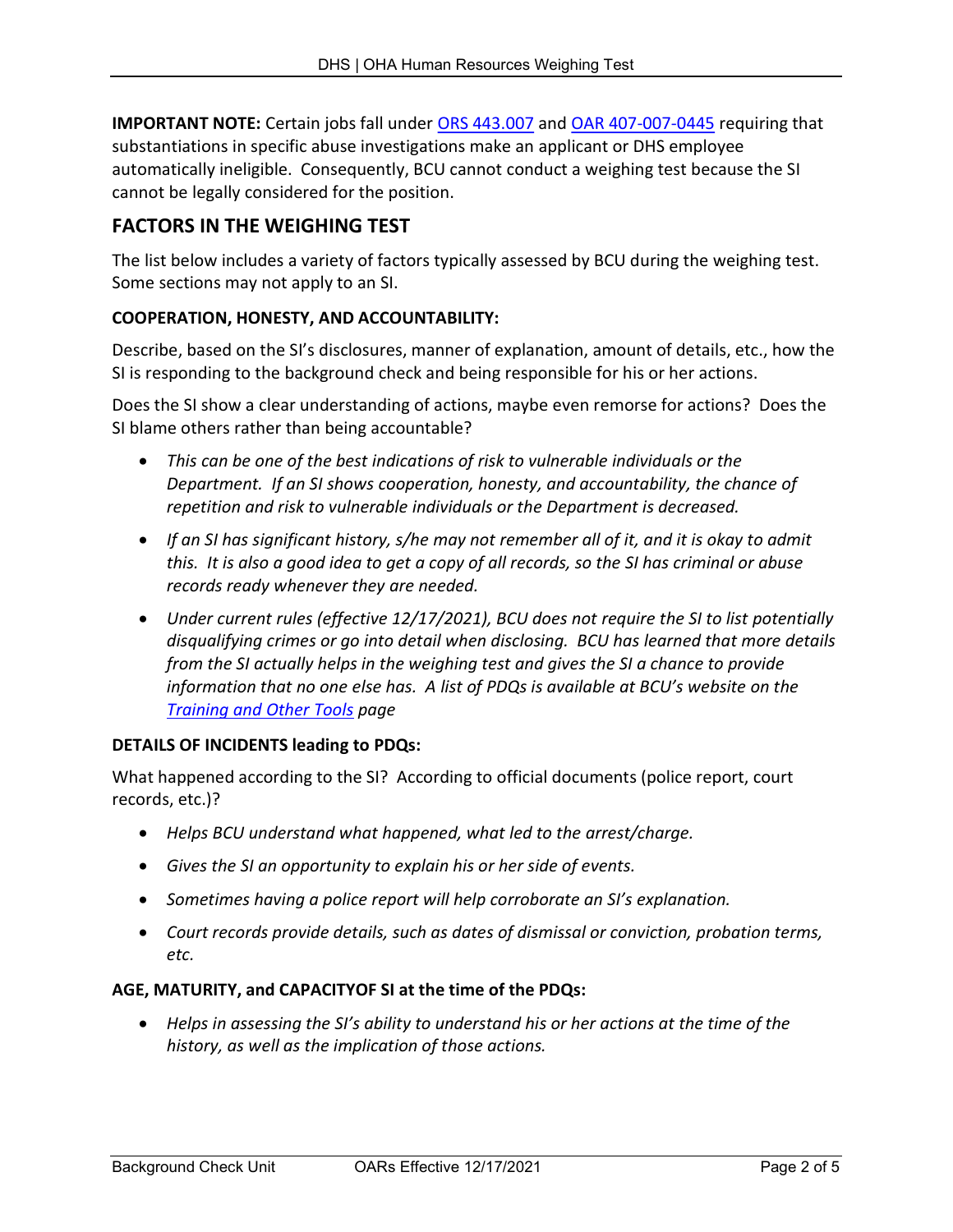# FACTS THAT SUPPORT the PDQs:

Sources of information may include the Law Enforcement Data System (LEDS), FBI, Oregon Justice Information Network (OJIN), other courts, police reports, or even the SI.

## TIME SINCE COMMISSION of the PDQs:

 Helps in determining if there has been enough time to demonstrate a change in behavior; enough time to see if repetition is likely or not likely to happen.

#### OTHER LAWS TO CONSIDER covering the position or the Department regarding the PDQs:

Are there Federal laws, Oregon laws or Oregon Administrative Rules (OARs) that specifically impact the weighing test for this SI or this position?

- Laws may impact how criminal history or abuse history may be viewed or considered. There are some laws that actually preclude a weighing test and require a denial.
- Some crimes might have been potentially disqualifying at the time of conviction, but at the time of the weighing test no longer are, such as crimes involving possession of drugs. This could give drug crimes much less weight; the number of convictions will also be considered.

## FACTORS SPECIFIC TO POTENTIALLY DISQUALIFYING ABUSE:

Potentially disqualifying abuse includes serious neglect and financial, sexual or physical abuse against a vulnerable adult since 1/1/2010. For all DHS providers, homecare workers and personal support workers, all types of adult foster homes, and any OHA with contact with children, founded or substantiated child abuse is also potentially disqualifying. If formal review or appeal rights are offered to the alleged perpetrator (SI) after the completion of the abuse investigation, these rights must be completed or timed out before the abuse is considered potentially disqualifying abuse.

Determining whether abuse is substantiated or founded does not use the same standards as a court of law for convictions. In addition to reviewing the details of the investigation, type of abuse, how long ago it occurred, and the quality of the investigation, the weighing test includes consideration of whether due process was allowed, and the corrective actions required at the end of the investigation.

- DHS is the holder of child protective services and adult protective services investigations. The reported victim is always a vulnerable individual, so any potentially disqualifying abuse may be highly relevant to a new position working with vulnerable individuals.
- The required conditions and actions resulting from the abuse recommended or imposed on the alleged perpetrator (SI) are also highly relevant in the weighing test as they might indicate what the SI needed to do to be reinstated in a care-providing position.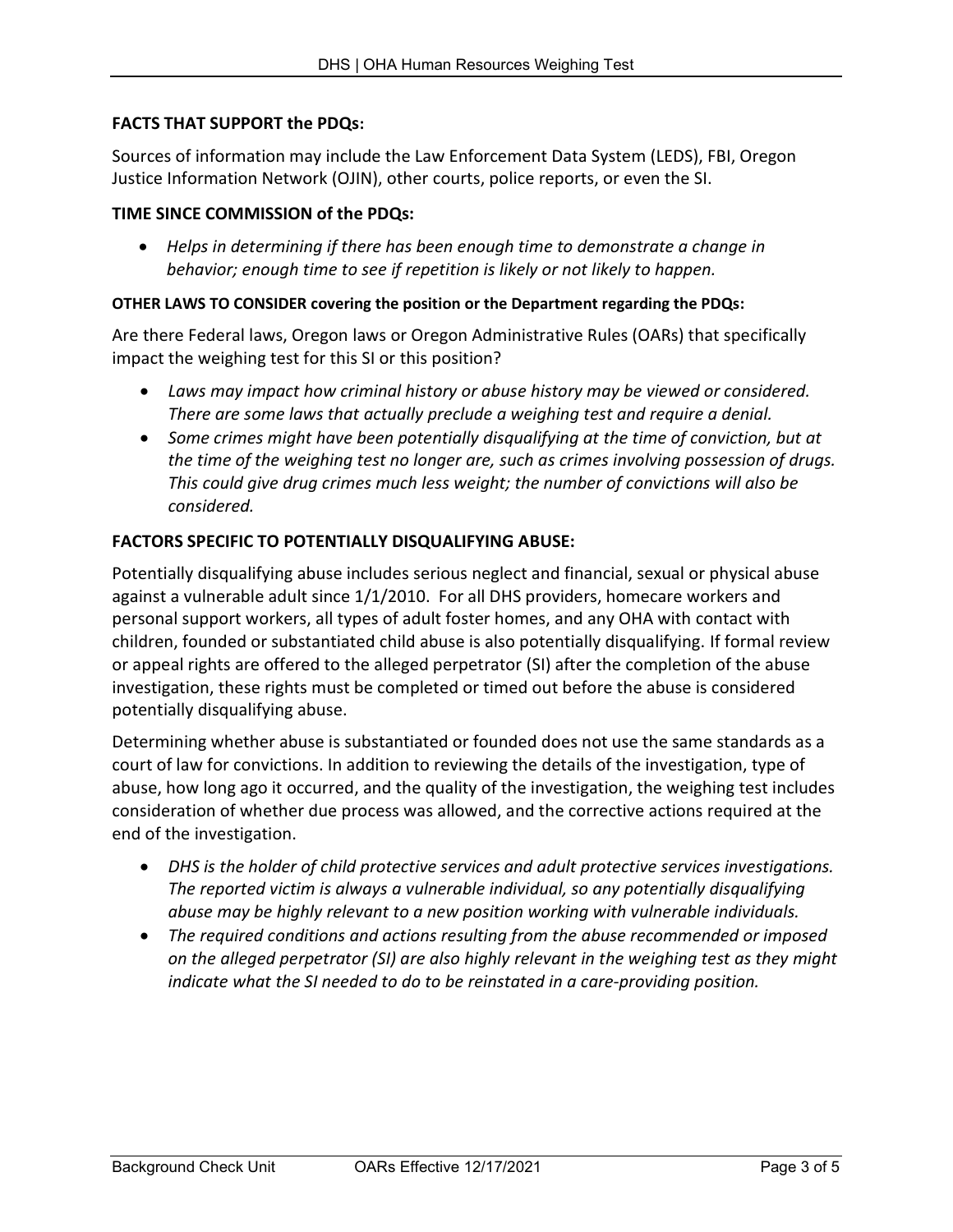# PERIODS OF INCARCERATION including rehabilitation or other impacts on SI:

Amount of time an SI was sentenced for a potentially disqualifying conviction and how much time s/he actually served.

- Helps determine seriousness of convictions or probation violations.
- Other factors include early release, if release was recent, if SI had time to change behavior, etc.

## COMPLIANCE WITH PAROLE OR PROBATION:

Summarize compliance with probation/parole related to PDQs.

 Helps in determining the SI's accountability and responsibility, ability to follow laws and rules, and interest/dedication to change behavior.

#### ALCOHOL & SUBSTANCE USE ISSUES:

Describe issues including treatment, relapses, etc. directly related to PDQs. Does the SI appear to have benefited from treatment?

- Addiction is a medical condition, but when there are PDQs associated with addiction, it is important to assess the SI's sobriety and commitment to it—further substance use could lead to further PDQs given the SI's history.
- Many providers have the opportunity to work with diverse populations. If there have been substance abuse issues related to the criminal history, the SI's progress and success in treatment are positive factors to add to the weighing test.

#### OTHER TREATMENT:

Describe treatment that is directly related to PDQs, such as Theft Talk, Anger Management, therapy, counseling, etc. Does the SI appear to have benefited from treatment?

 Helps to determine change in behavior, whether different non-criminal behaviors were learned, and assesses other successful life changes.

#### REPETITION:

Summarize the likelihood of repetition of criminal behavior or behaviors leading to potentially disqualifying convictions or conditions.

Helps determine if there is ongoing risk or indication that risk is greatly reduced.